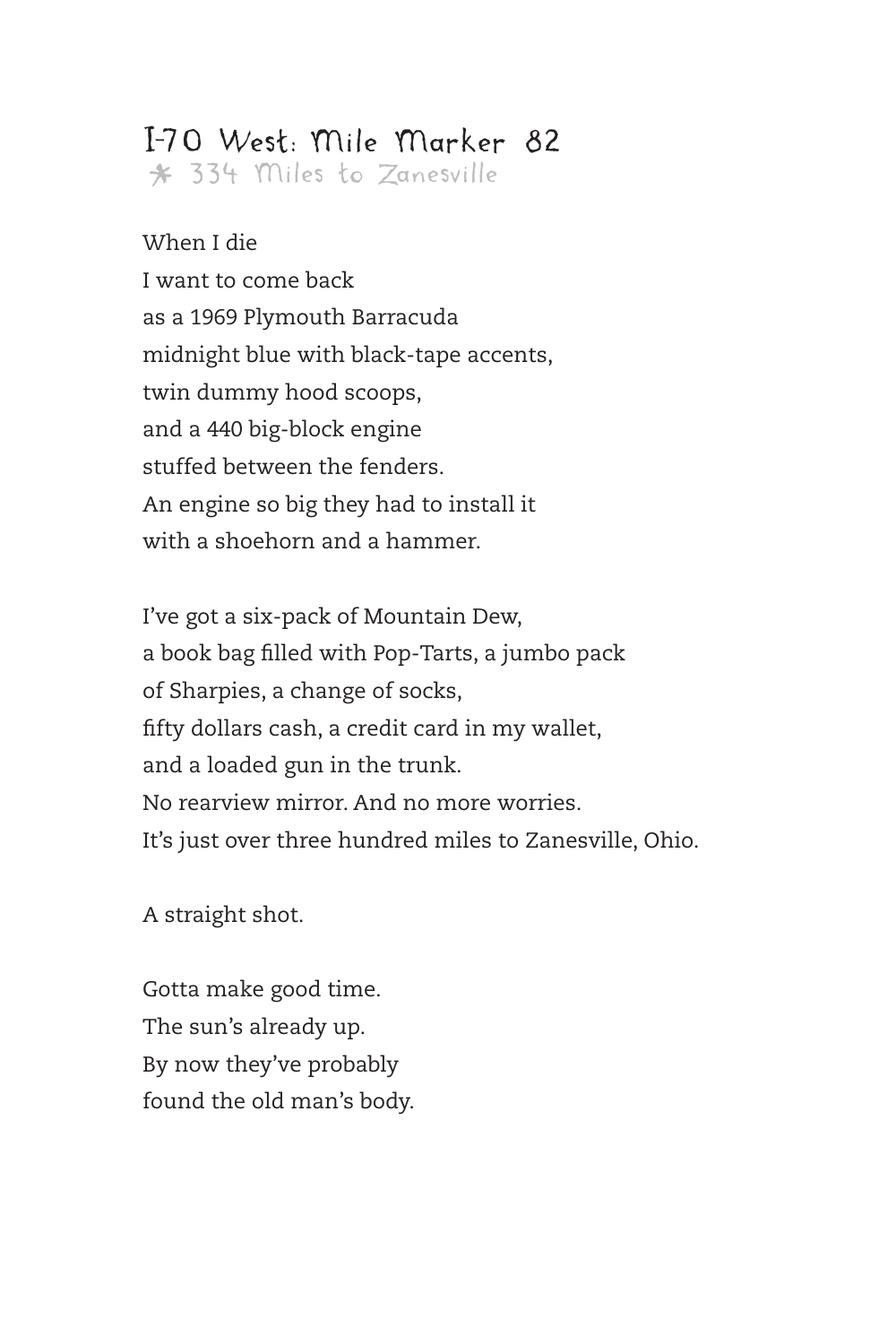#### I-70 West: Mile Marker 80 \* 332 Miles to Zanesville

My mother used to read me this book, *Harold and the Purple Crayon.* Harold was a little kid who made anything happen just by drawing it. He could draw a horizon, or a window, or a door, or stairs, or stars or a boat or a spaceship. No trouble existed that Harold couldn't fix.

A few years later Mom kept getting sicker, so Grandpa moved in with us for good. That's when I started writing on my bedroom walls.

Harold had a purple crayon. I've got Sharpies medium-tip mostly, the occasional king size for big ideas.

I figured I could make everything work out if I just wrote on my walls. If I just wrote the right phrase the right number of times or in the right color.

*Give my mother back her mind. Calm the demons in her head.*

*2*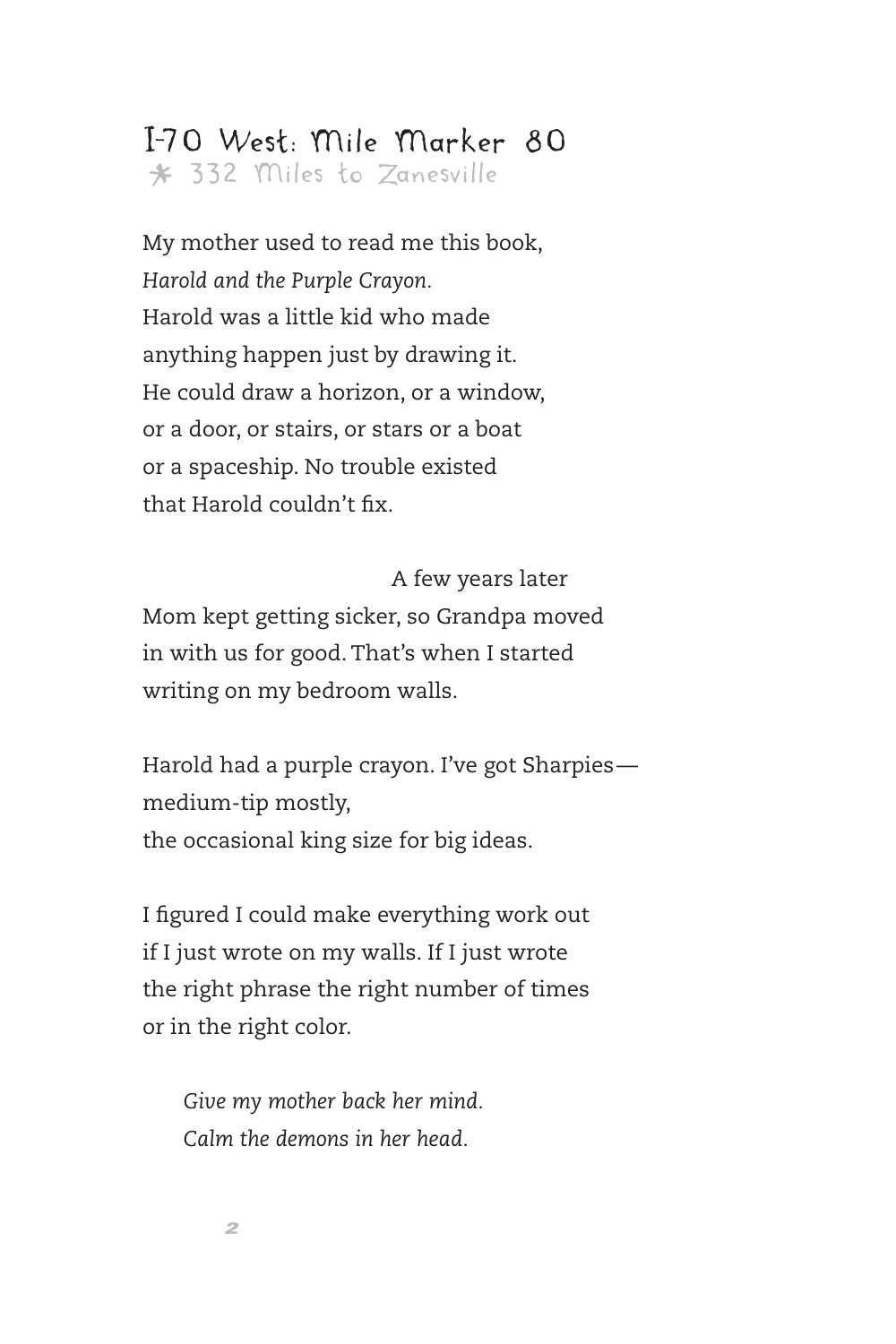*Leave the darkness far behind. If need be, take me instead.*

My Wyandot shaman father was not around to give me spiritual guidance. So I created my own heaven, Zane-atopia, and I drew a picture of it on my ceiling. Zane-atopia existed at the top of Mount Guesswind, and my life was the climb. The earthly world was a dragon's tail wrapped around the mountain's base. The bad times were dark clouds. The good times a rainbow. A bright flash of light shone at the tip-top point of the mountain (where good people went to live with God) and inside the light was my mom and my brother, Zach, and Stanley (he's my dad), and even the old man.

All of this I drew on the ceiling until my arms were like lead pipes and my neck was a train wreck.

But it felt good in my stomach. Like Michelangelo must have felt painting the Sistine Chapel. Like reaching up to touch God's fingertip.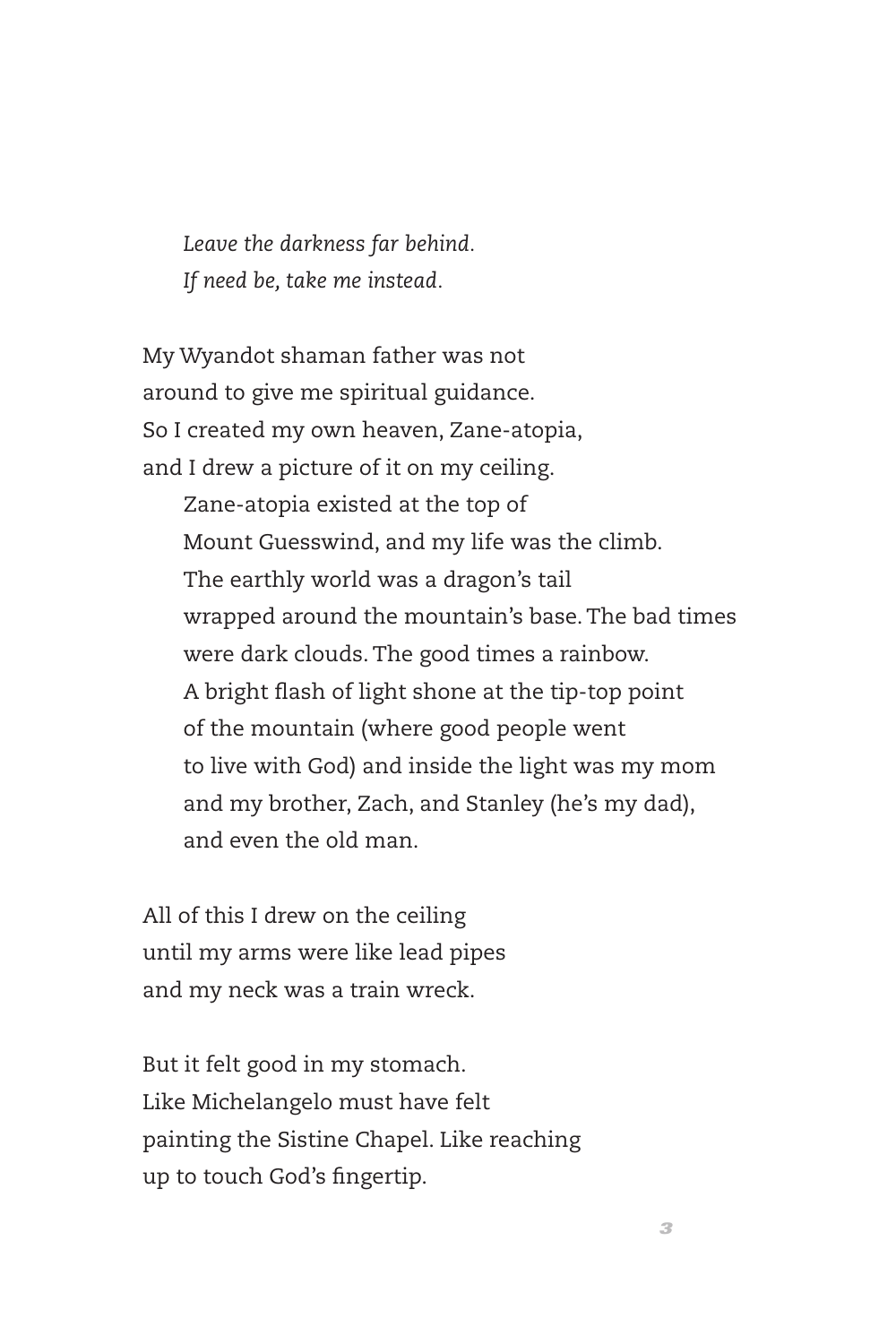Now my walls are whispering ten miles back. I'll never draw on them or write on them again. But I can't help looking at the Barracuda's dash: an empty space waiting to be filled. These Sharpies are dependable. The only thing I can count on. They'll write on just about anything.

The thought of it makes my fingertips itch.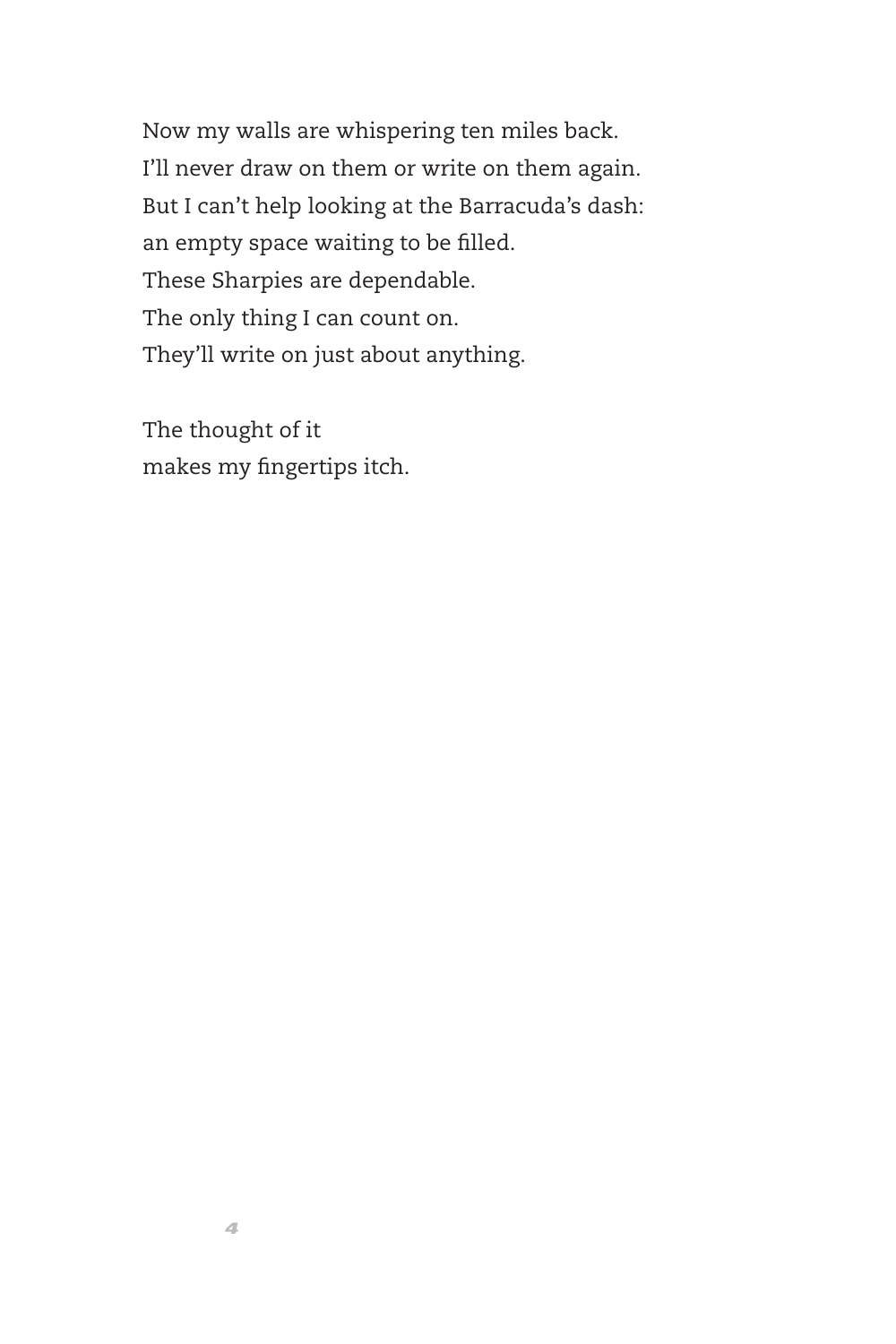\* 331 Miles to Zanesville

I never did belong in Baltimore. It hit me like the voice of God a few weeks ago, with summer break gasping to an end:

> *You don't belong, Zane. You don't belong.*

I wrote it on my walls all day.

*Don't belong. Don't belong. Don't belong.* Till I got fed up and Googled myself. And there it was, just a couple pages in: "Zanesville, Ohio—population 25,586. Home of the world's only Y Bridge." A bridge where three roads intersect!

A town named after me with a bridge that asks, *Why, why, why?* I drew the bridge. I drew myself in its center. And I gave it a caption. I inked it into my walls. *Zane belongs in Zanesville. Zanesville is the place for Zane.* Why had I not thought of it before? Zanesville is the town where Mom is buried.

I may as well be buried there too.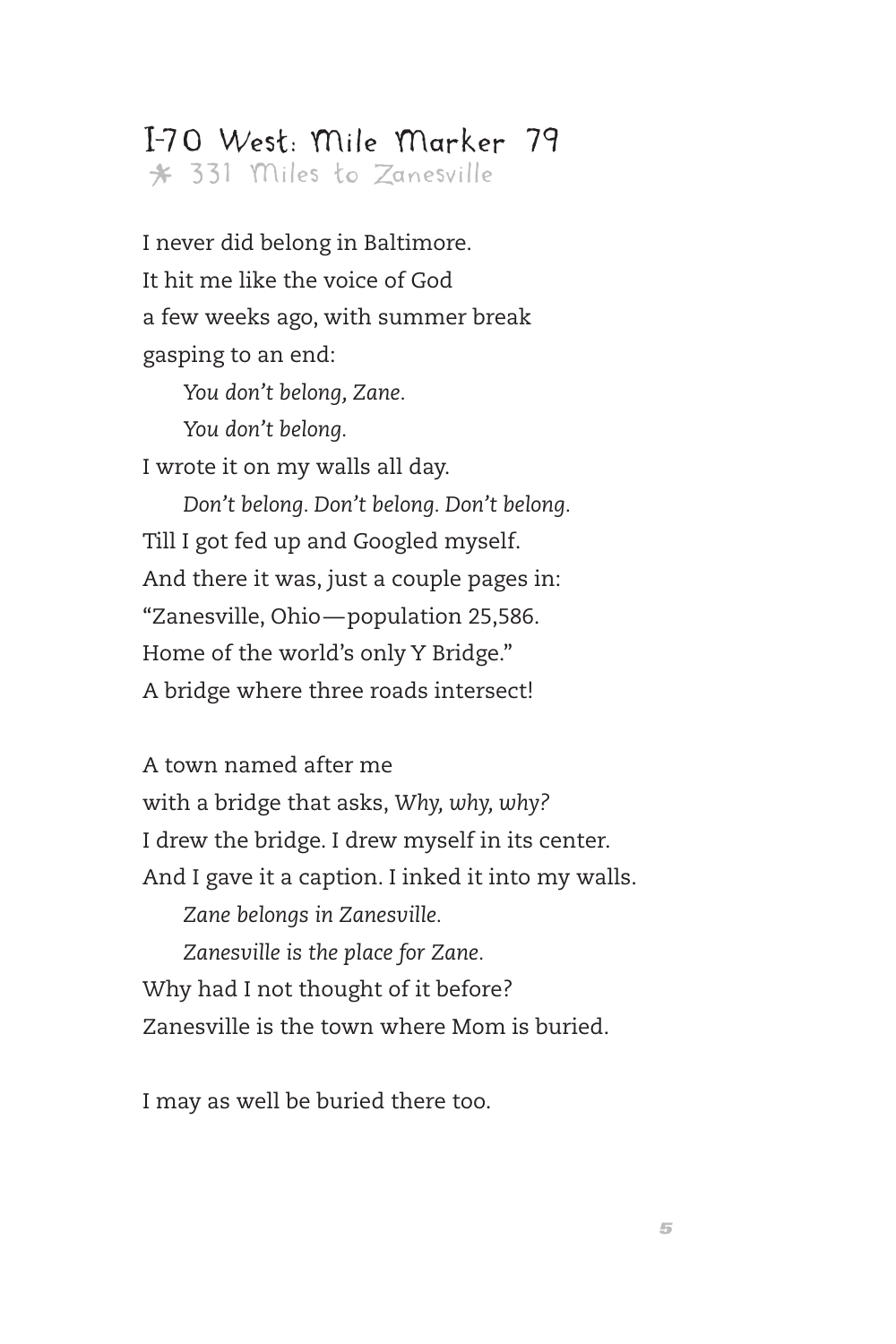\* 329 Miles to Zanesville

*Give my mother back her mind. Calm the demons in her head. Leave the darkness far behind. If need be, take me instead.*

The day I began to write on my walls I was listening to the old man hound my mother in his usual way.

*Ee-liz-a-beth, this. Ee-liz-a-beth, that.*

My grandfather's voice carried down the air ducts to my basement bedroom, poisoning the stillness, dimly lit. The floor was gray cement, the walls light blue, the ceiling bright white and easy to reach. I was lying on my bed flipping a penny and considering my options—

should I smother the old man with a pillow? or plunge a knife into his black heart? heads, tails, tails, heads, tails, heads when the penny took a wild hop, fell between the bed and the wall, and lodged in a gap behind the baseboard.

And just like that, it had disappeared.

*6*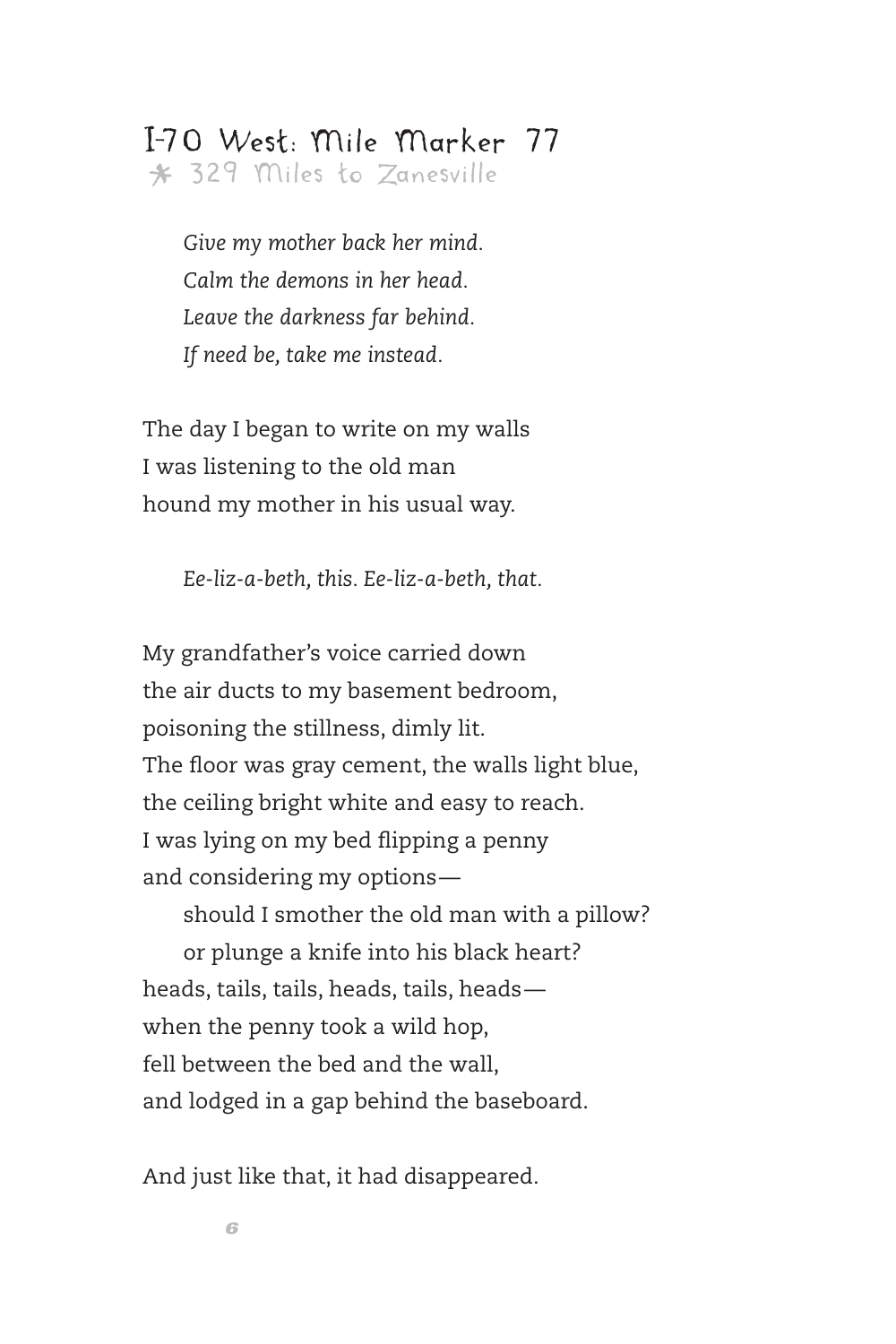*Ee-liz-a-beth, this. Ee-liz-a-beth, that.*

That's when I heard the music in my head. Music like a wind-up jack-in-the-box ready to pop. This was the first of the usual signs:

A seizure was on its way.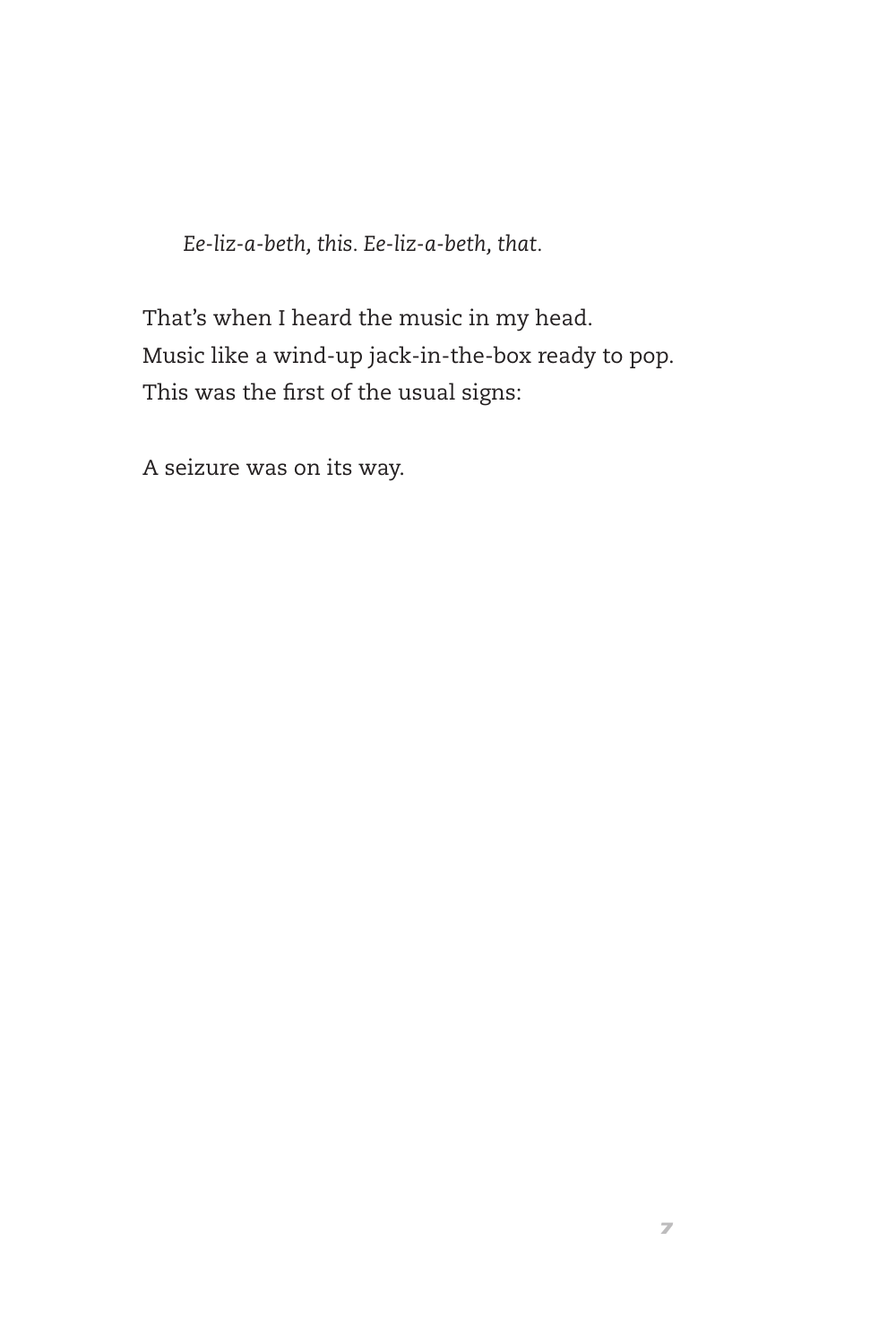\* 327 Miles to Zanesville

I knew from experience I had about five minutes till the seizure hit.

*Ee-liz-a-beth, this. Ee-liz-a-beth, that.*

I broke into a sweat. I felt dizzy. I began to hear the voices. My mother. My brother. The old man. All of them calling to me. But they weren't there.

*The penny is hidden,* I thought. *Hidden behind the baseboard. No one will know. Only me. My responsibility.*

I had to tell.

Someone had to know.

Not about the seizure, not about my mother, but the penny.

So I pulled my bed away from the wall. And very carefully. Very lightly,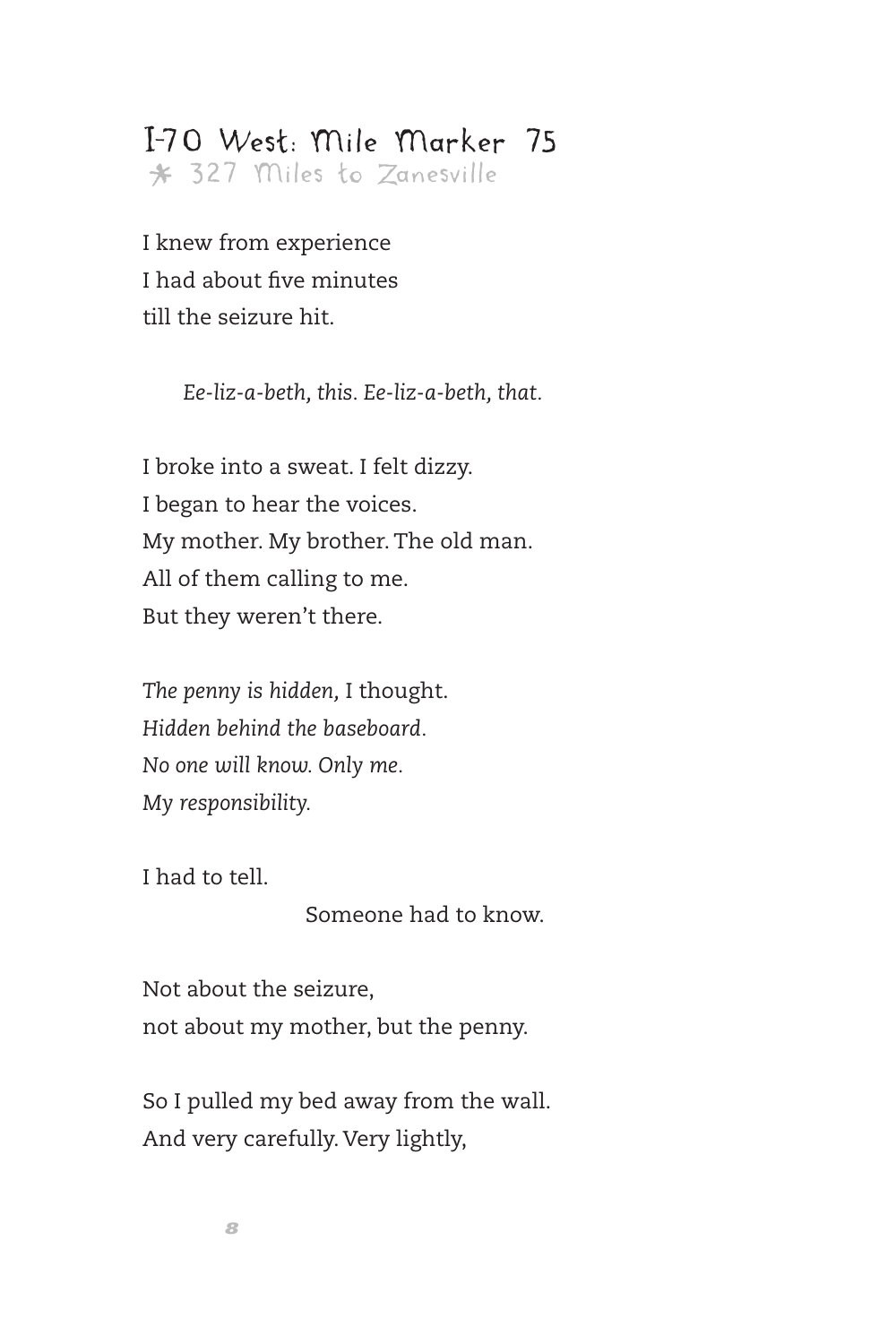in pencil, just above the spot where the penny had gone, I wrote:

*Penny lost here by Zane Harold Guesswind.*

Just like that the panic was gone. It almost felt as if that penny had been trapped inside of me. Or maybe I felt I *was* the penny. Or maybe it's all the same.

Whatever it was, the simple act of writing on my wall had strengthened me somehow.

I went through my usual routine. Called up the stairs to Grandpa and Mom. Removed my shoes. Spit out my gum. And despite myself, I savored this moment: the twilight zone between the onset and the blackout. I climbed into bed as I always did to wait for the seizure to hit . . .

but the seizure never came. Just that once, it didn't come. The voices in my head faded.